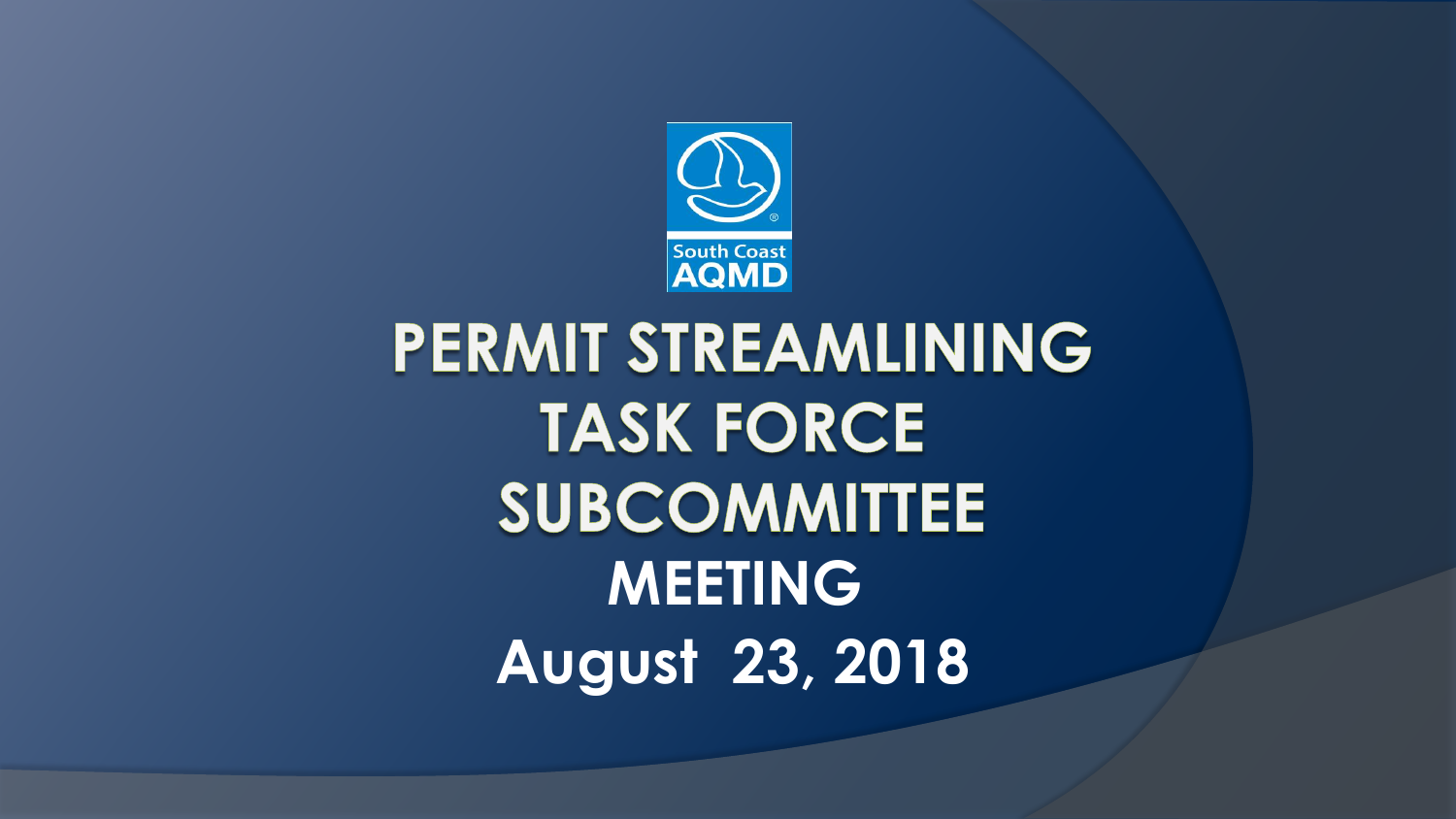## **Permit Streamlining Task Force Subcommittee**

August 23, 2018

**Click to edit Master title style**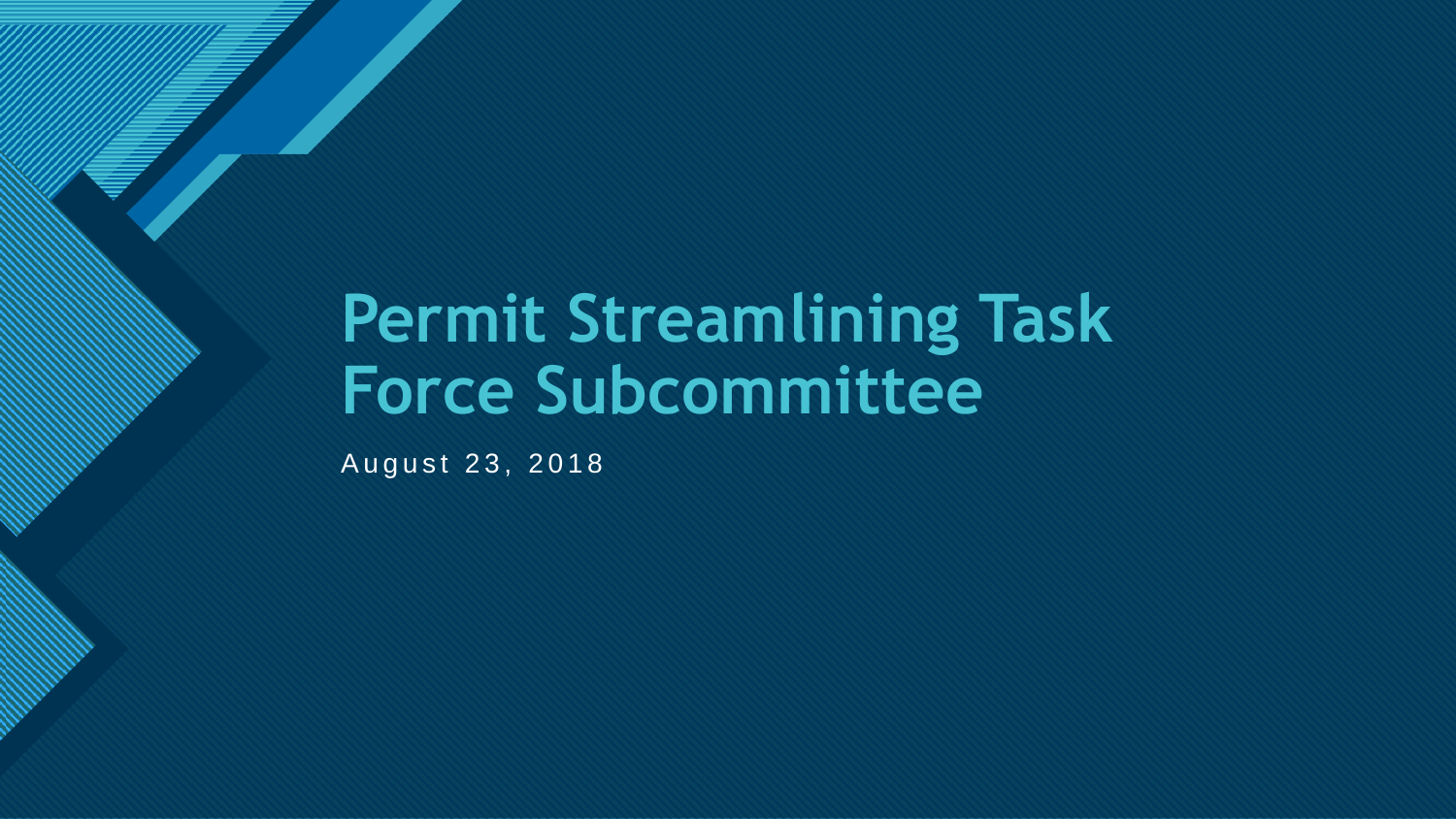

#### **Click to edit Master title style Agenda**



**Update**

Pending Application Backlog Reduction



**Update** Title V Permit Posting Online



**Update**

Permit Application Status Dashboard

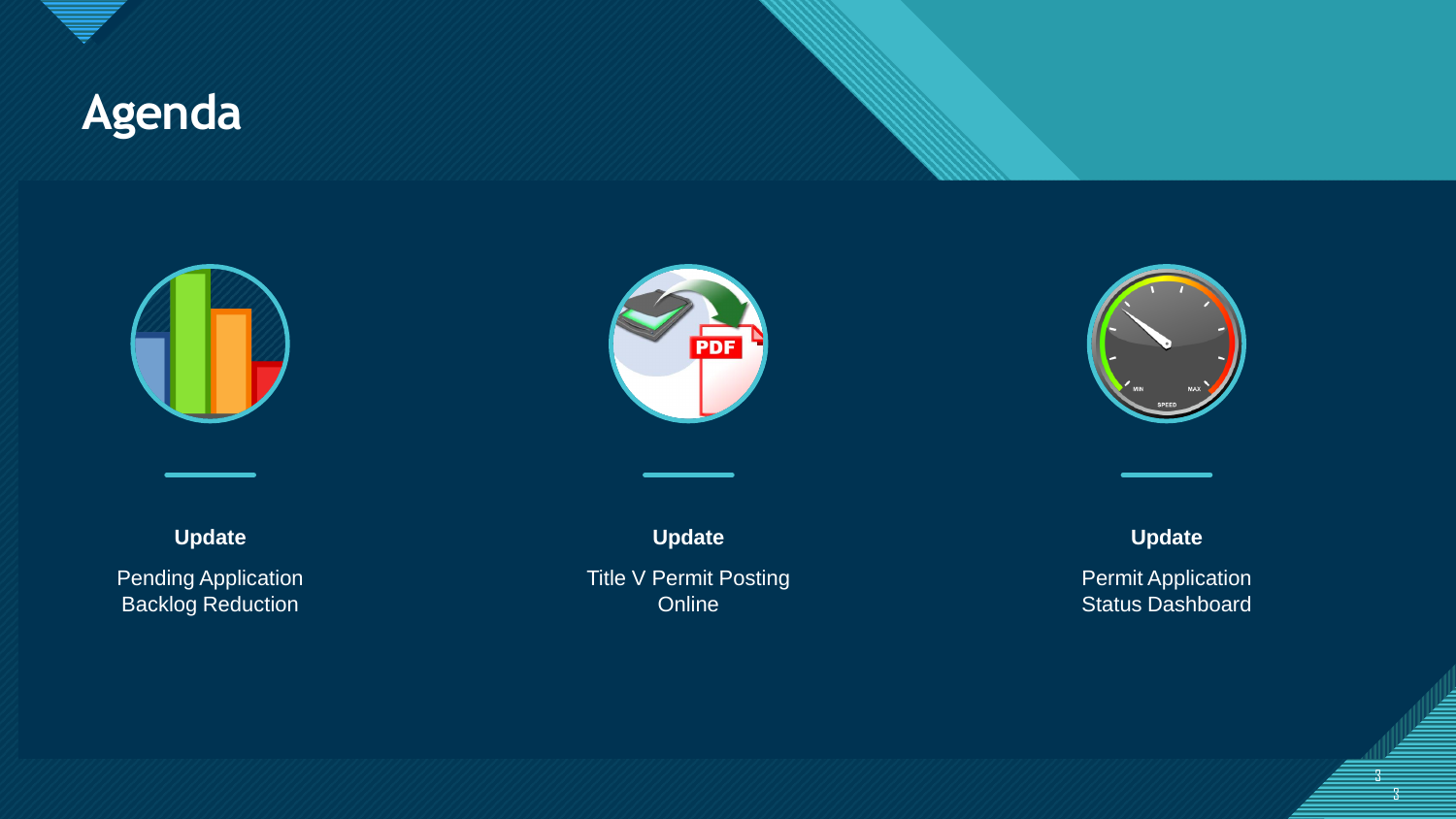# **Pending Application Backlog Reduction**

4

4

**Click to edit Master the State of the State of the State of the State of the State of the State of the State of the State of the State of the State of the State of the State of the State of the State of the State of the S**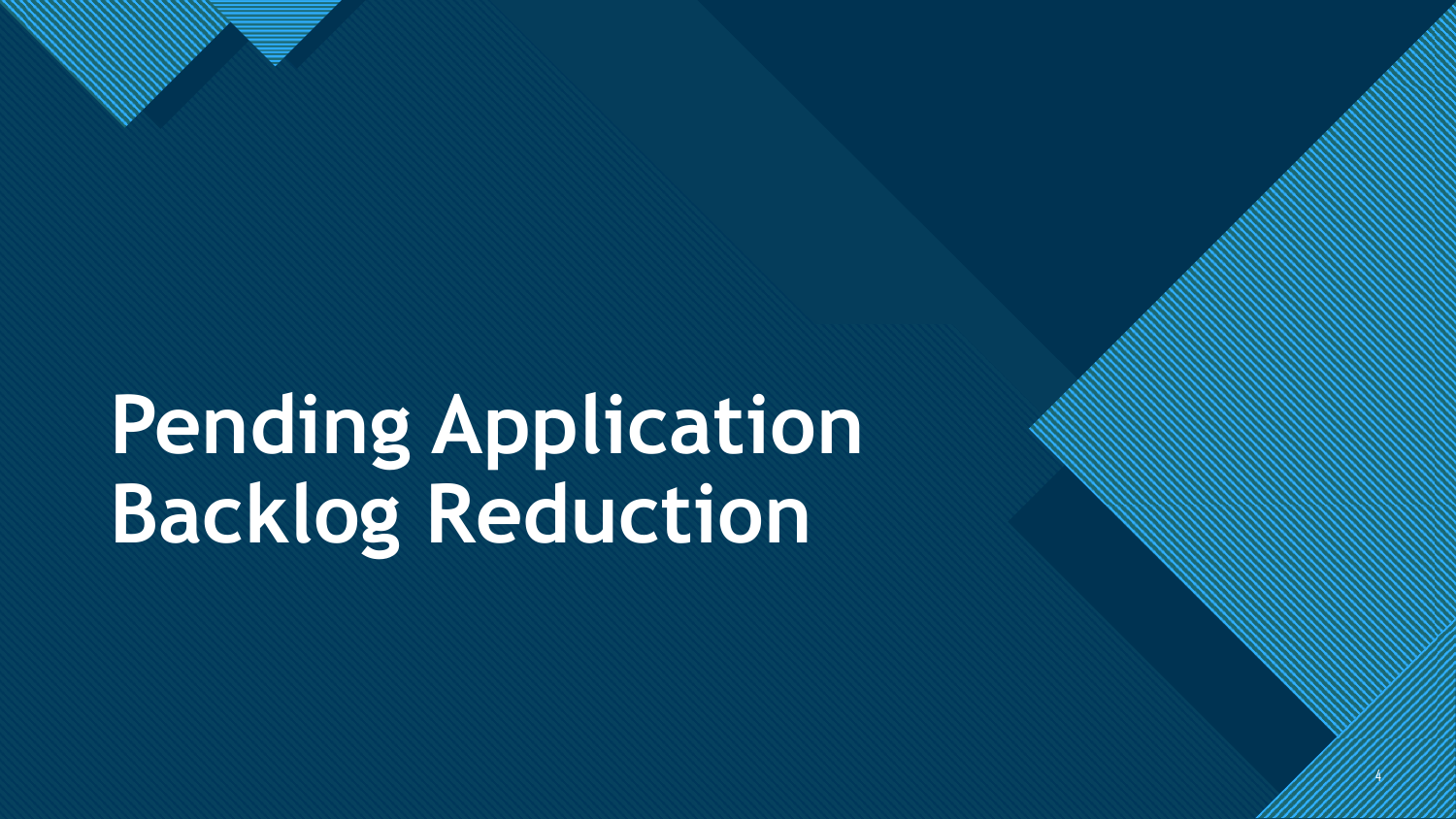#### **Pending Applications (2016 – 2018)**

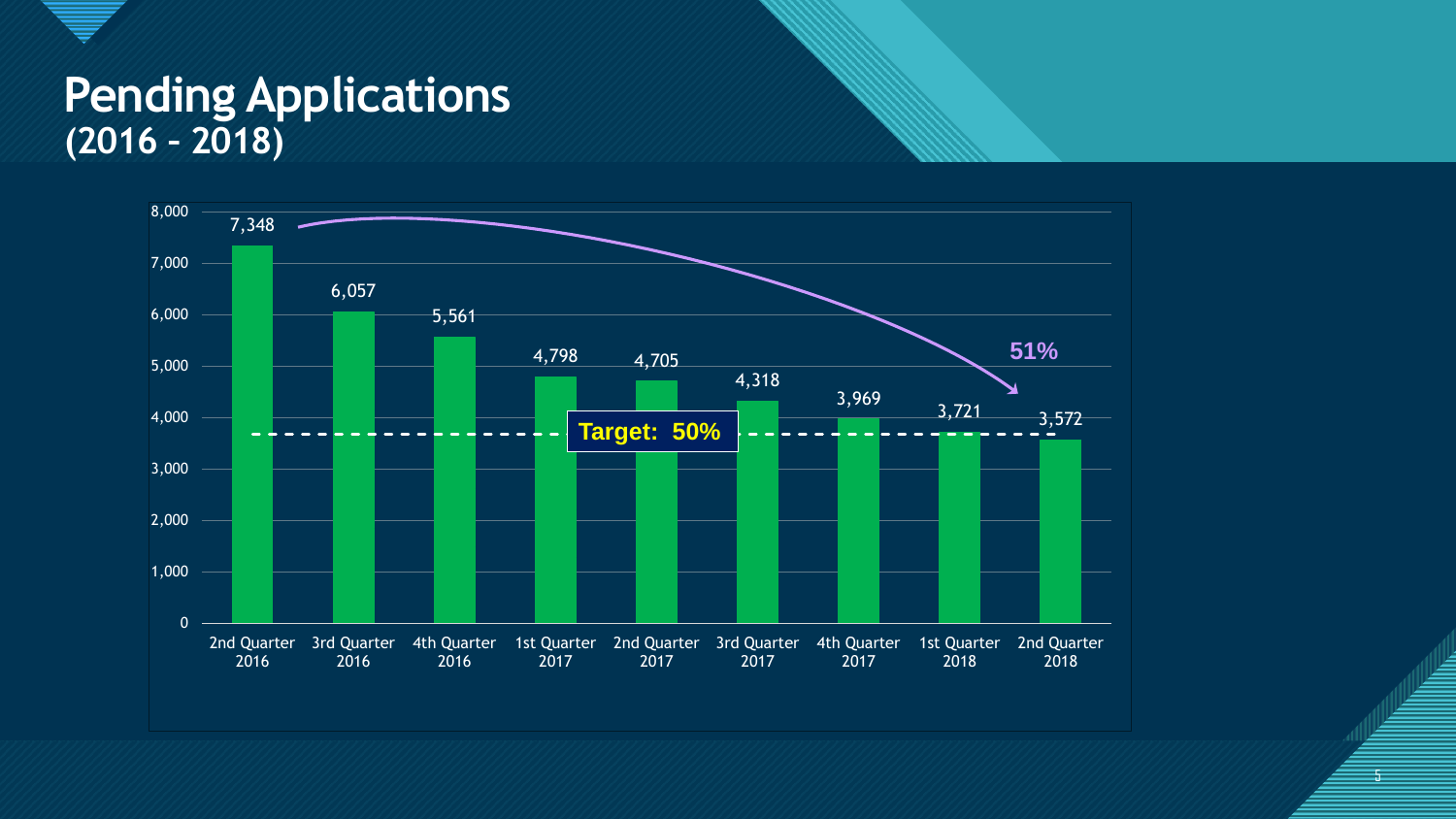### **Improved Production Rates**



6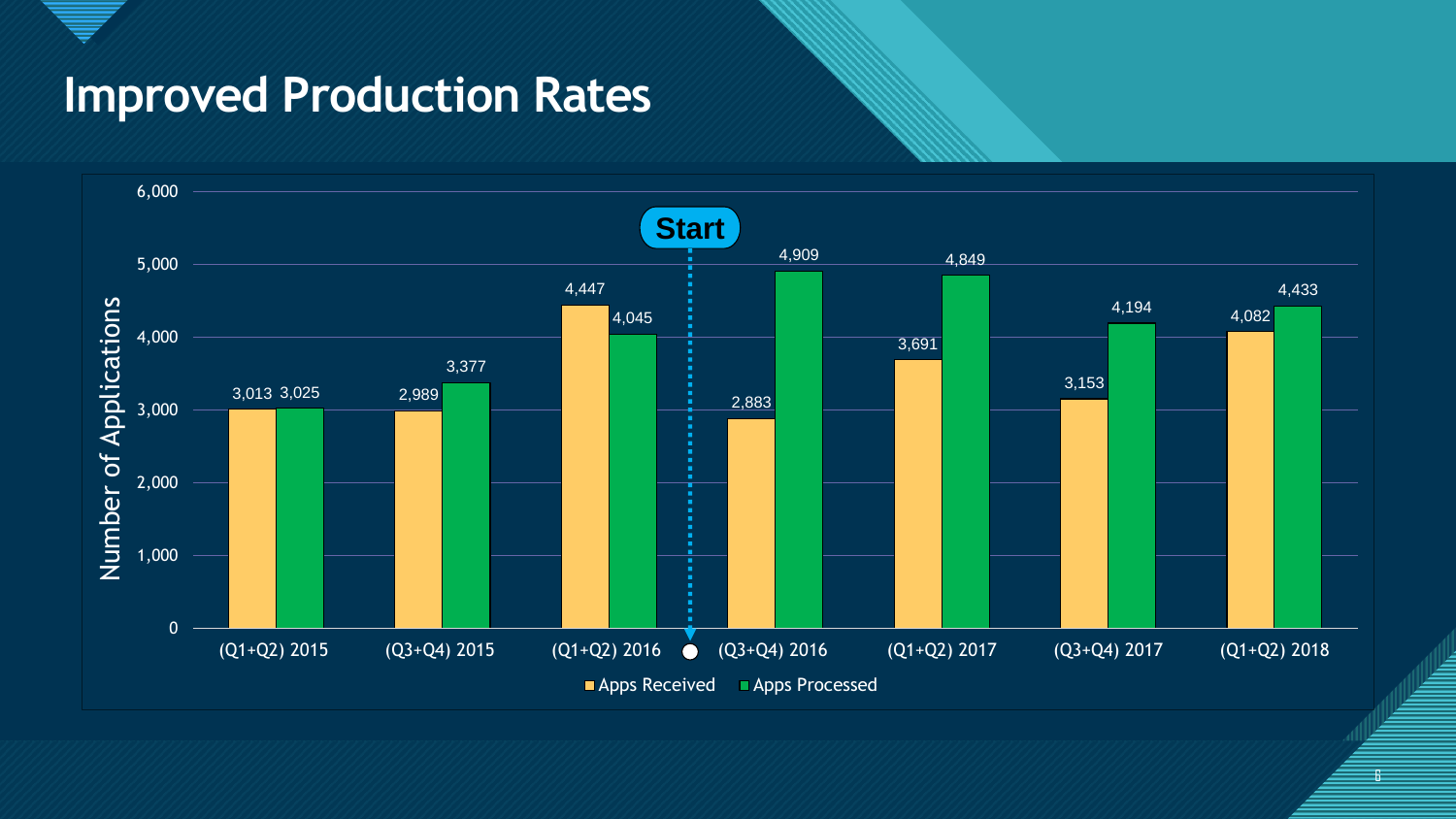

#### **Pending Applications Including and Excluding PCs Issued**



7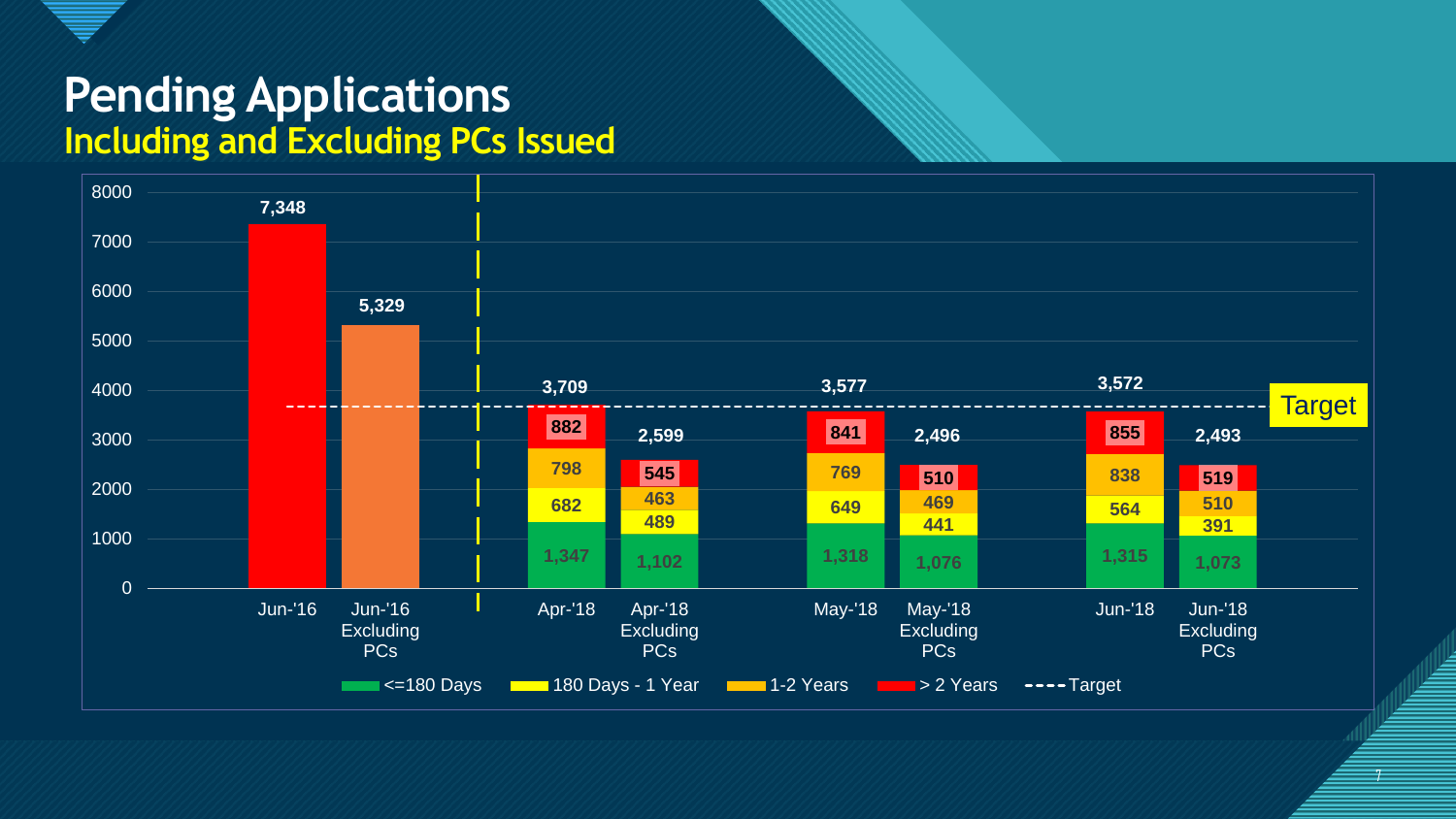## **Click to edit Master title style Highlights**



 $\blacksquare$  FY Goal  $\blacksquare$  FY 16/17  $\blacksquare$  FY 17/18

- **Exceeded Goals & Objectives** (FY 16/17 and FY 17/18)
	- − Applications Processed
	- − PCs Issued
- **Lowest inventory in 30+ years**
- **Efforts continue to build cushion to** address RECLAIM transition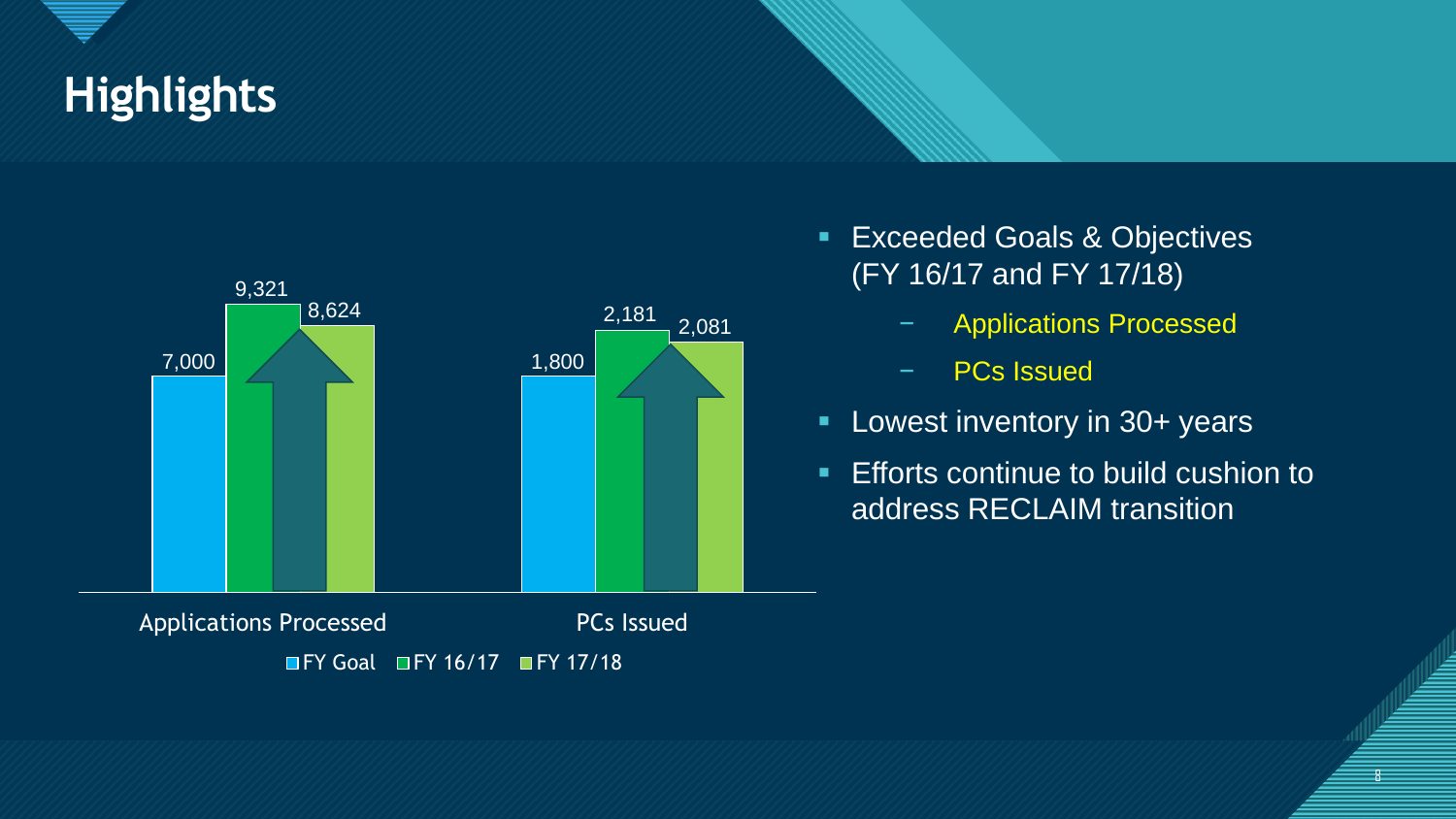# **Title V Posting Online**

9 9

**Click to edit Master the State of the State of the State of the State of the State of the State of the State of the State of the State of the State of the State of the State of the State of the State of the State of the S**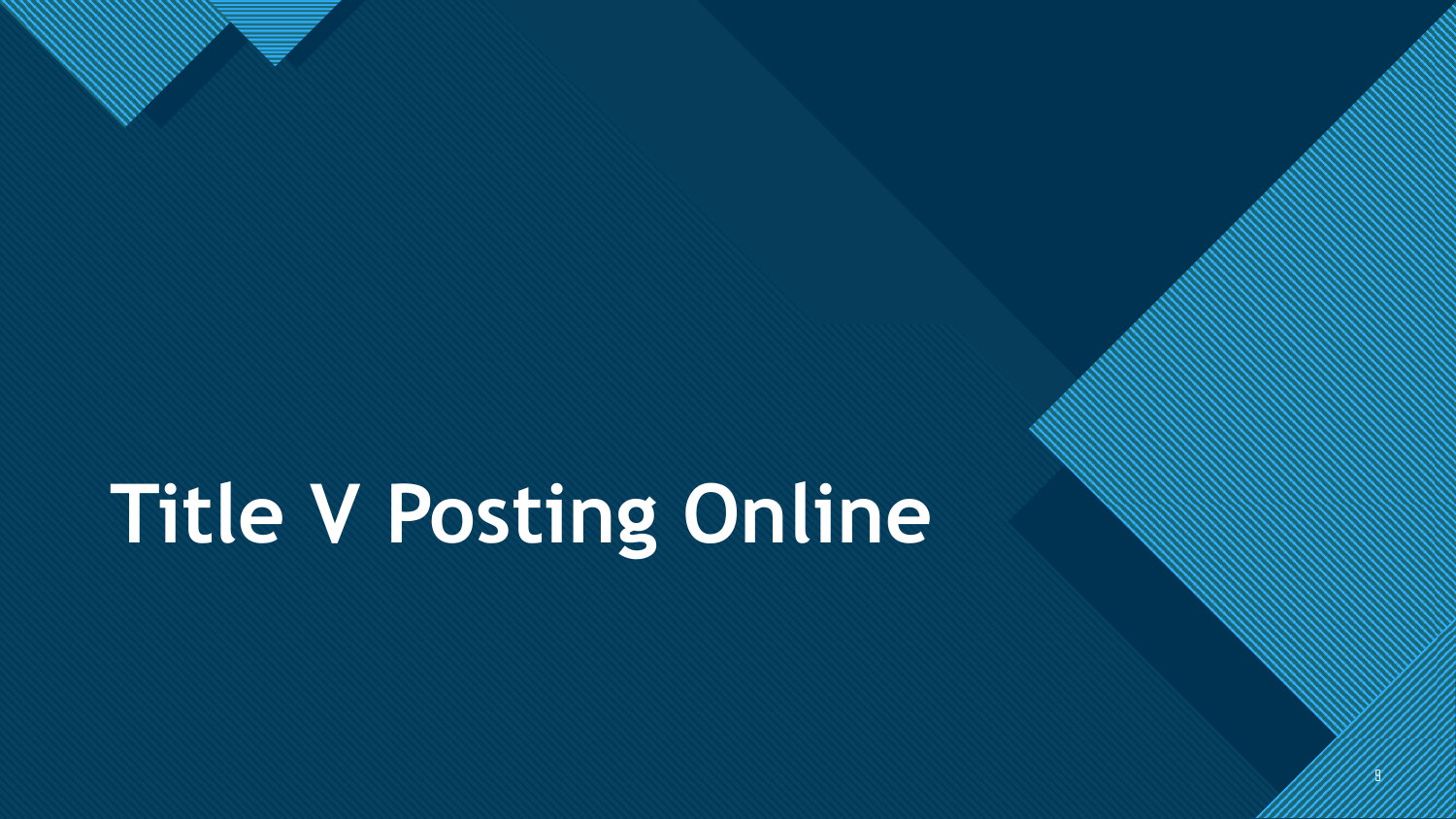### **Conline Title V Permits**

#### **Purpose and Goal Implementation**

- **Address US EPA audit finding** 
	- Make Title V permits available online
- **Post all current permits online**
- **Update postings via paperless processing**

- **Program automation**
- **Section consolidation** (complete permit issued each time & posted online)
- **Initial compilation & posting** 
	- − Pilot by engineering team
	- − Production roll out in stages

|<br>|<br>| 10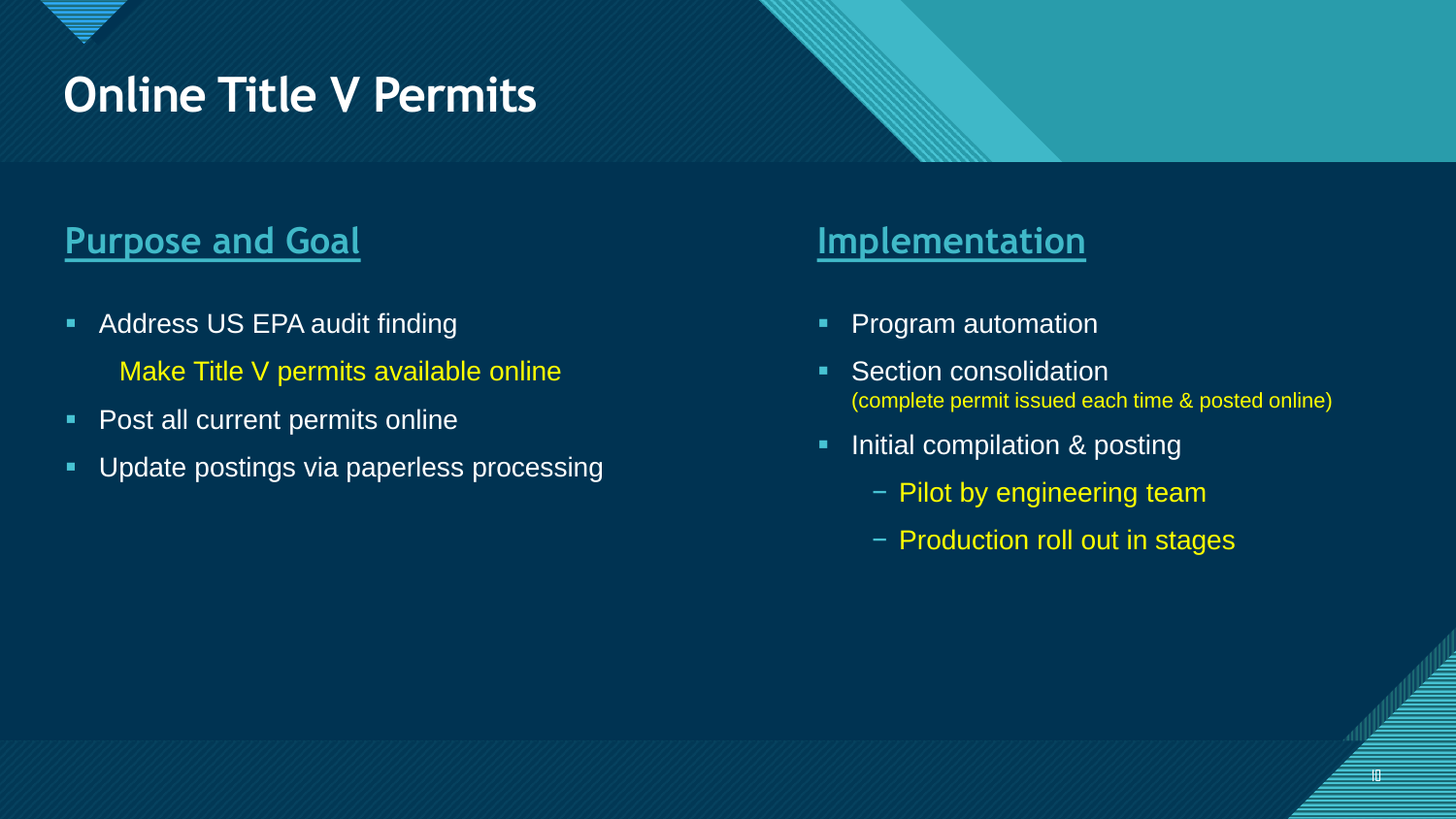

#### **Conline Title V Permits Outcomes**

- Applicants to receive approved permit via email:
	- − Email replaces traditional cover letter / summary of changes
	- − Entire permit rather than modified sections to be transmitted (changes noted in table of contents)
	- − Hyperlinks to imaged version of signed approved permit and to searchable pdf version of unsigned permit
	- − Separate email with searchable pdf version of unsigned permit attached
- **Paper copies will not be mailed**
- Official copy of permit available through public document search
- Benefits
	- − Direct public access
	- − Address public records request
	- − Quicker turnaround via email transmittal

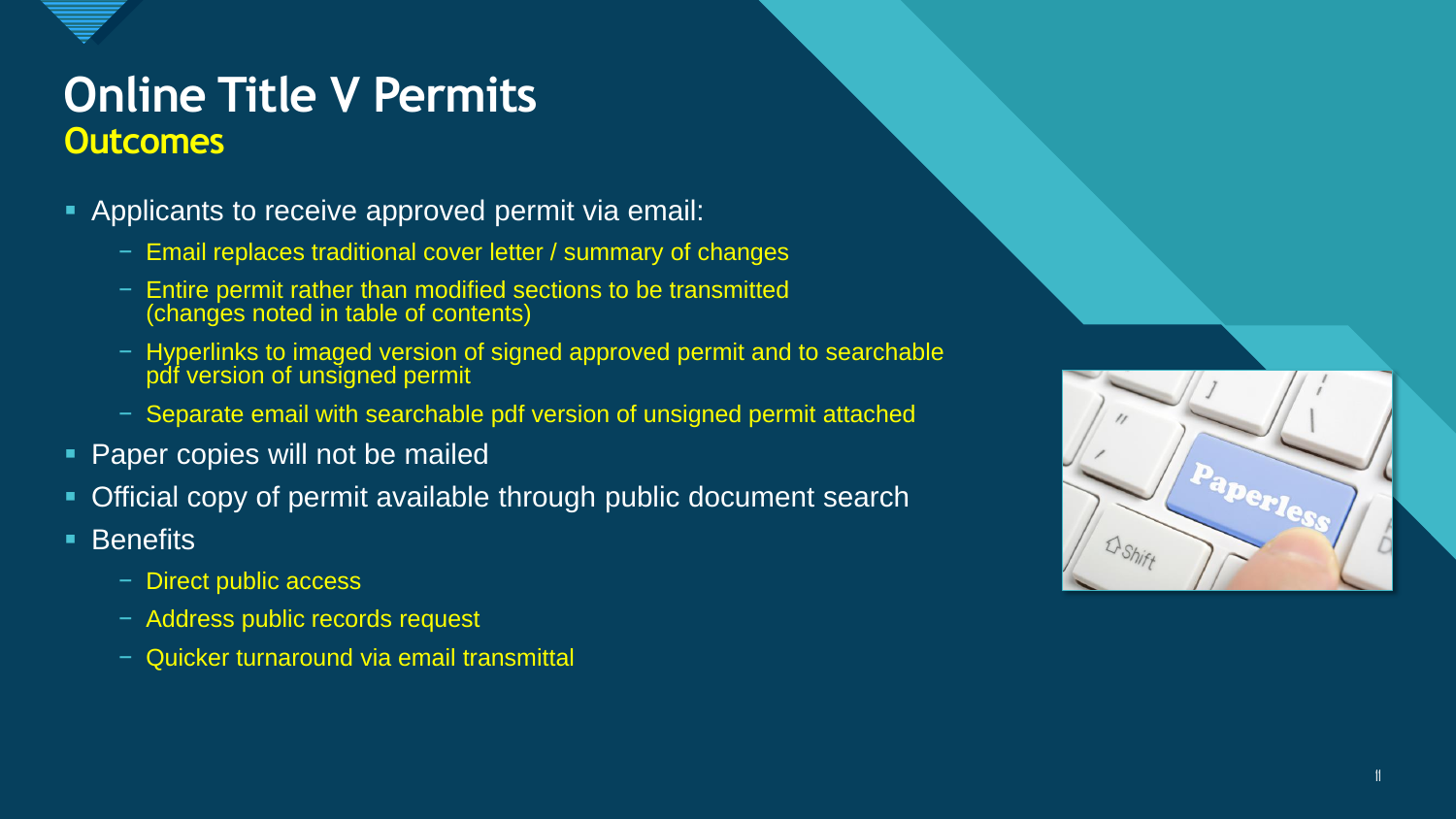# **Permit Application Status Dashboard Update**

 $\mathscr{D}$ 

**Click to edit Master the State of the State of the State of the State of the State of the State of the State of the State of the State of the State of the State of the State of the State of the State of the State of the S**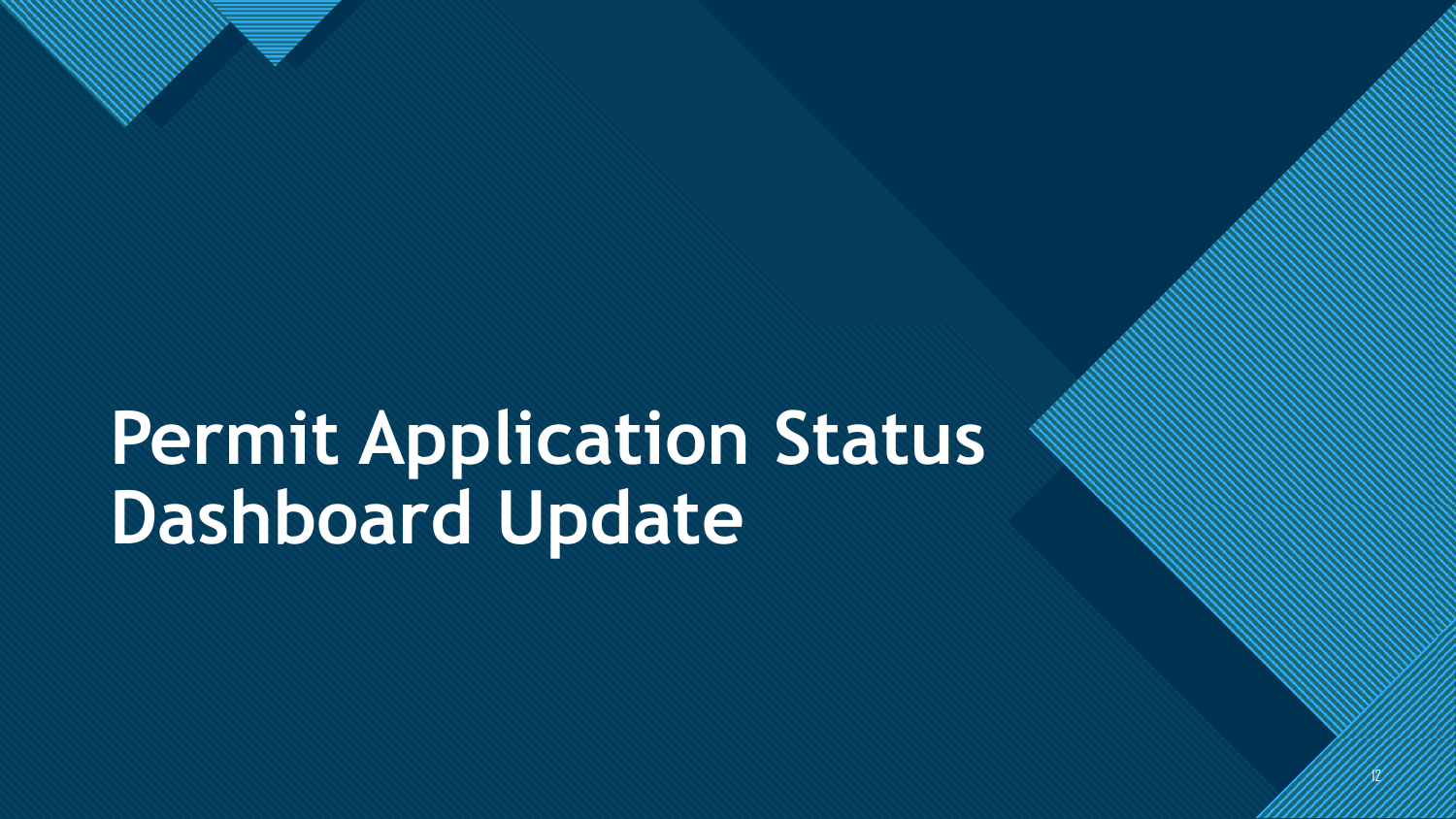

#### **Permit Applications Dashboard Concept**

- Governing Board initiative
- **Increase transparency**
- Online access to permit application status
- **Additional communication mechanism** 
	- − Time elapsed & application completeness indicators
	- − Indicates when actions are required by applicant
	- − Identifies any pending agency actions

#### **Status Indicators**



 $\circledR$ 

In Process

Awaiting Facility Action

◉

Awaiting Agency Action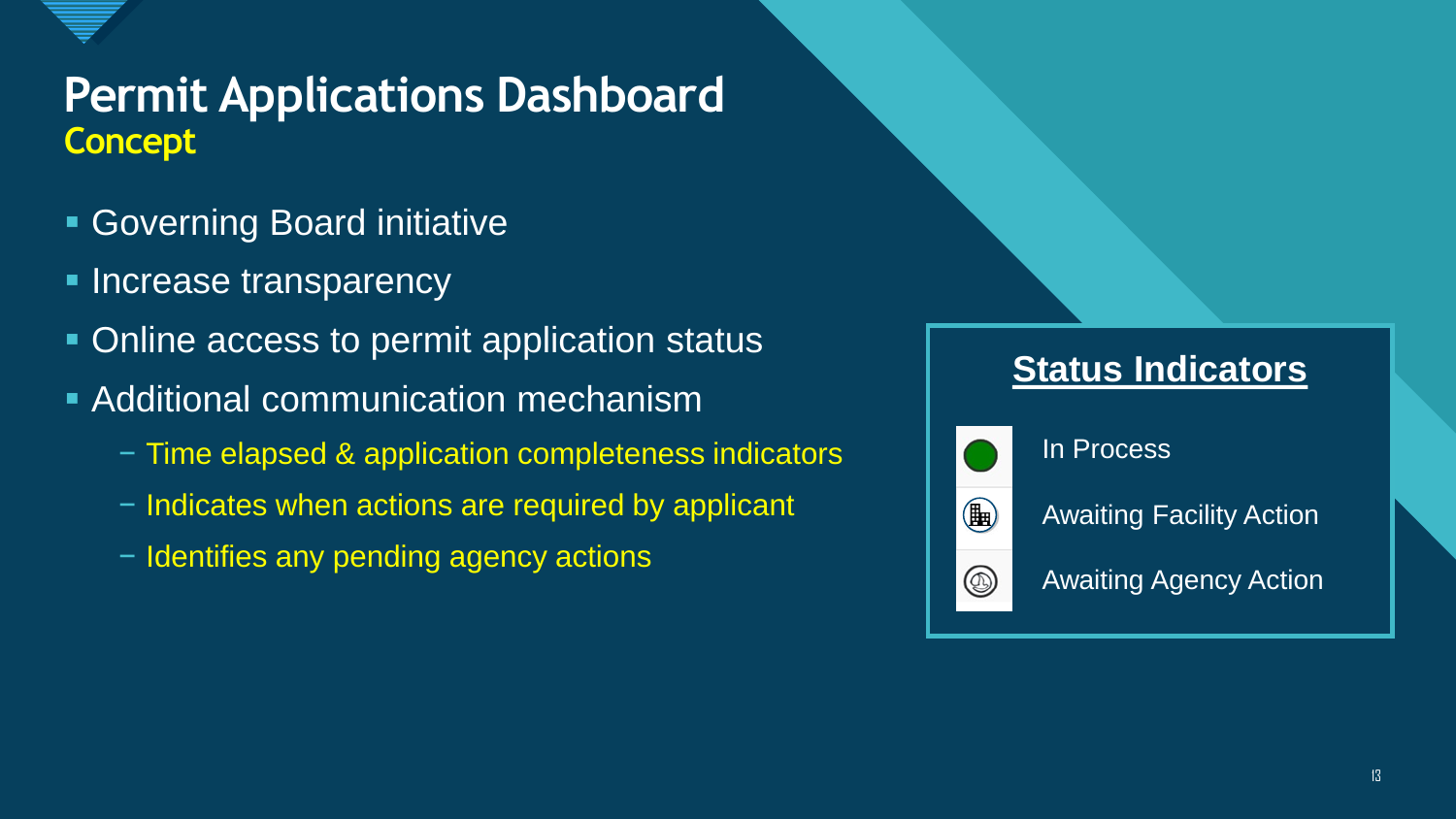

### Access Through F.I.N.D.

#### Link Application through F.I.N.D.:

#### **O AQMD**

#### **Facility INformation Detail (FIND)**

Facility INformation Detail provides consolidated access to public information about facilities in the AQMD basin. If you have a Facility ID, Application Number, Notice Number and/or Case Number, you can access detail information directly, OR you can utilize the Facility Search feature as your facility information gateway. Regularly scheduled updates are made to this data at least once per week

Click here for a detailed map search.

| <b>Search</b>         |                |                            |  |
|-----------------------|----------------|----------------------------|--|
| ● Find a Facility     |                |                            |  |
| <b>Facility Name:</b> |                | Select Facility ID:        |  |
| <b>Street Name:</b>   |                | Select Application Nbr:    |  |
| City:                 |                | Select NOV or NC:          |  |
| Zip Code:             |                | Select Hearing Board Case: |  |
|                       | RECLAIM        |                            |  |
|                       | <b>TITLE V</b> |                            |  |
| Reset<br>Search       |                |                            |  |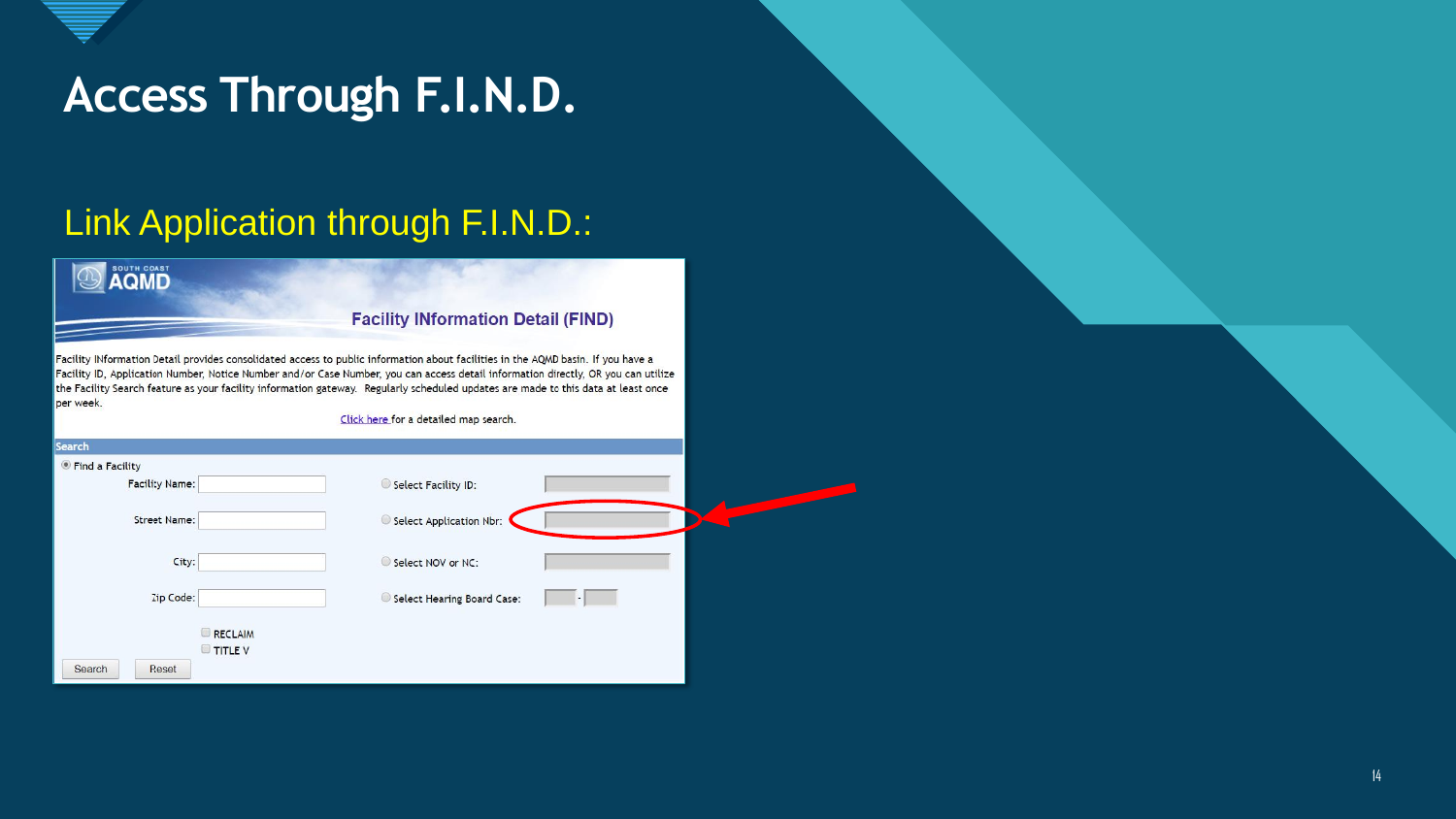

### **Application Details Screen**